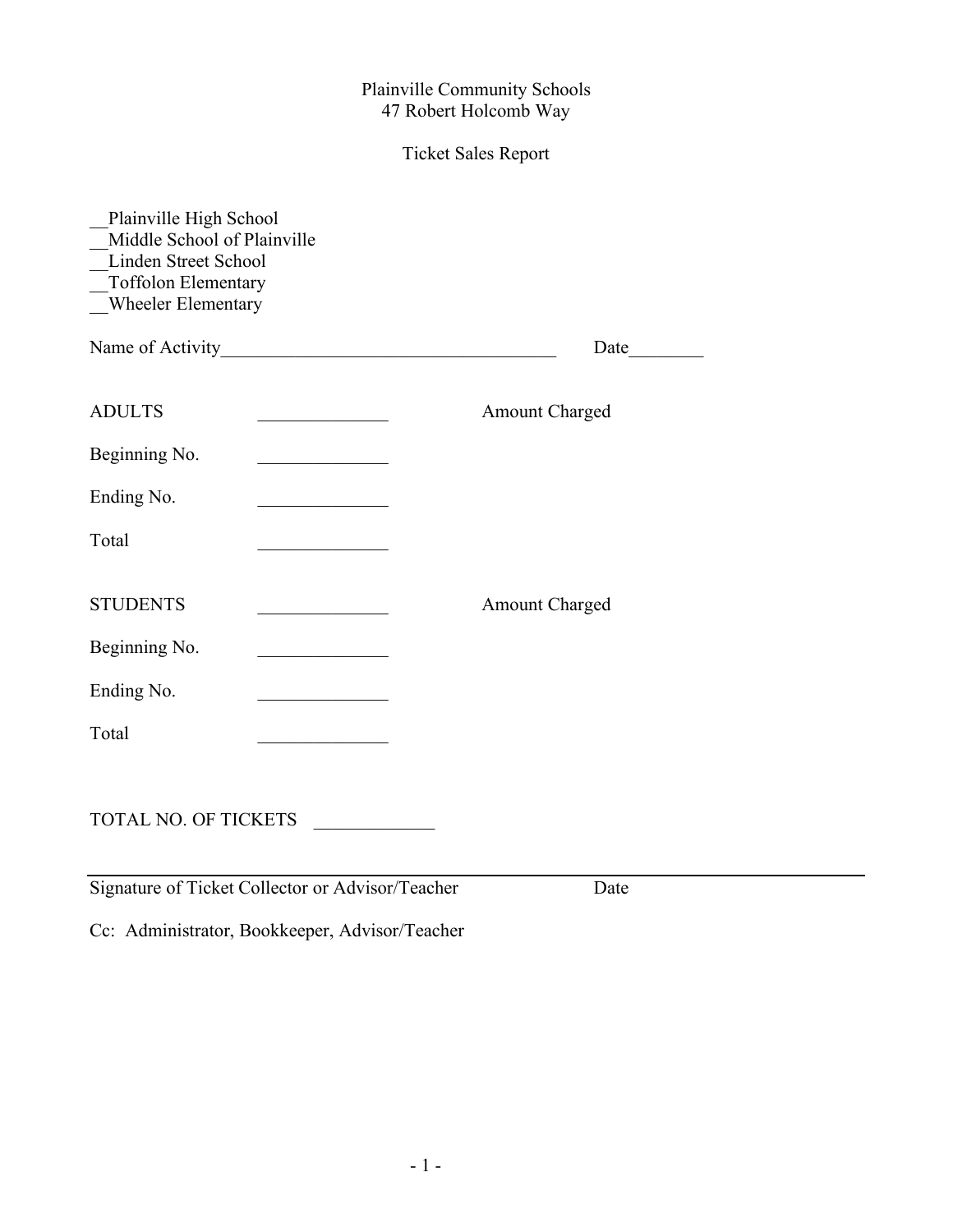# Deposit Report

| Plainville High School<br>Middle School of Plainville<br>Linden Street School<br>Toffolon Elementary<br>Wheeler Elementary |        |                             |                      |
|----------------------------------------------------------------------------------------------------------------------------|--------|-----------------------------|----------------------|
|                                                                                                                            |        |                             | Date $\qquad \qquad$ |
| Amount for deposit:                                                                                                        | Cash   | $\frac{\sqrt{2}}{2}$        |                      |
|                                                                                                                            | Checks | $\frac{\text{S}}{\text{S}}$ |                      |
|                                                                                                                            | Coin   | $\frac{\text{S}}{\text{S}}$ |                      |
| <b>TOTAL DEPOSIT</b>                                                                                                       |        | $\frac{\text{S}}{\text{S}}$ |                      |
|                                                                                                                            |        |                             |                      |
| Signature of Collector                                                                                                     |        | Date                        |                      |
| Signature of Teacher/Advisor                                                                                               |        | Date                        |                      |
| Treasurer/Secretary<br>Received:                                                                                           |        |                             |                      |
| Amount Deposited:                                                                                                          |        | Date Deposited:             |                      |

Cc: Orig. with deposit, Administrator, Bookkeeper, Advisor/Teacher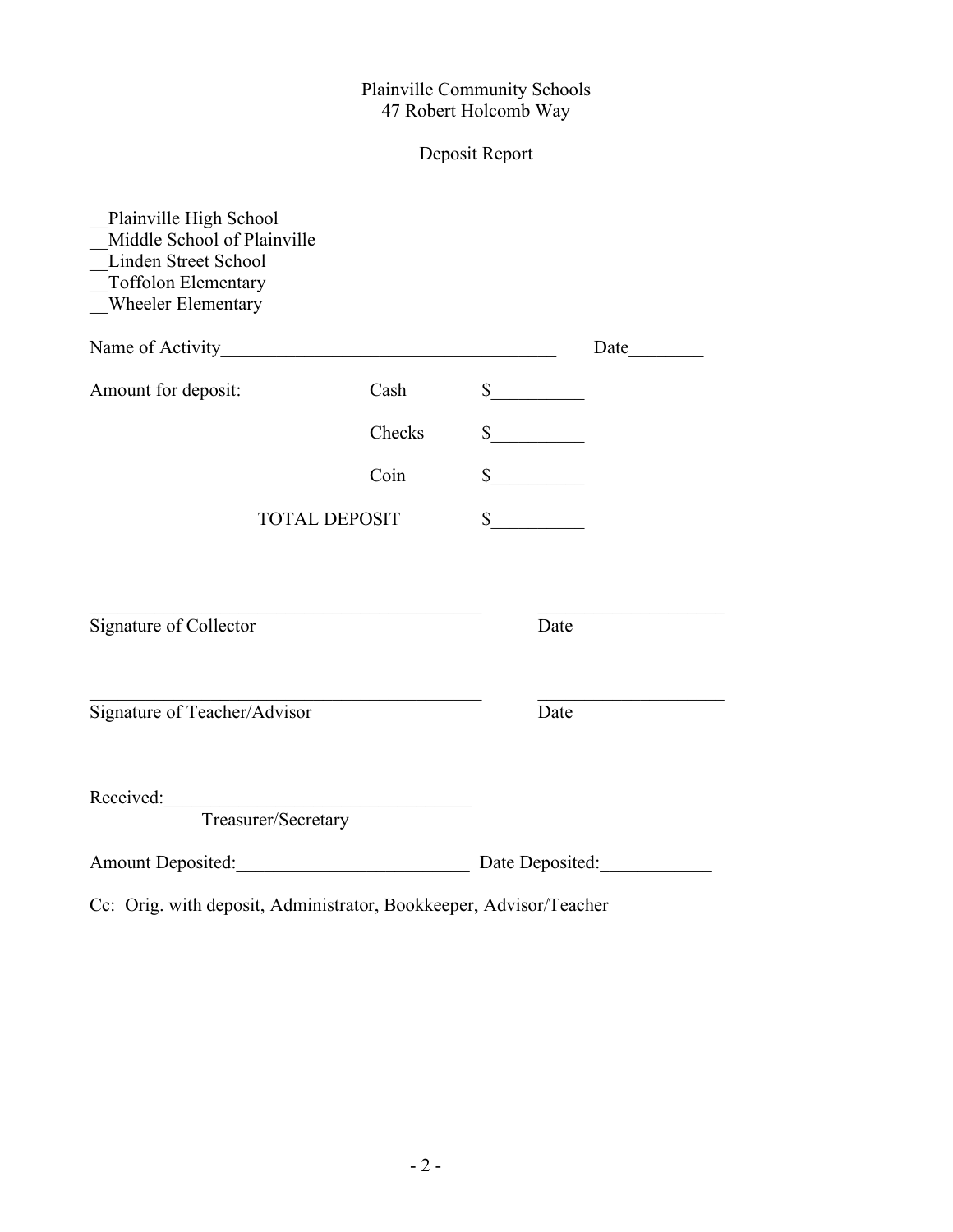## Expenditures/Reimbursement Report

| Plainville High School<br>Middle School of Plainville<br>Linden Street School<br>_Toffolon Elementary<br>_Wheeler Elementary |                    |  |
|------------------------------------------------------------------------------------------------------------------------------|--------------------|--|
|                                                                                                                              |                    |  |
| To Whom Check is issued:                                                                                                     |                    |  |
|                                                                                                                              |                    |  |
| Date Paid:<br>Amount Paid:                                                                                                   |                    |  |
| Receipts attached:                                                                                                           |                    |  |
|                                                                                                                              |                    |  |
|                                                                                                                              |                    |  |
| <b>Approved Payment:</b>                                                                                                     |                    |  |
| <u> 1989 - Johann Barbara, martxa alemaniar a</u><br><b>Advisor for Activity</b>                                             |                    |  |
| Administrator                                                                                                                | Ref. # - Line Item |  |

Cc: Orig. with deposit, Administrator, Bookkeeper, Advisor/Teacher